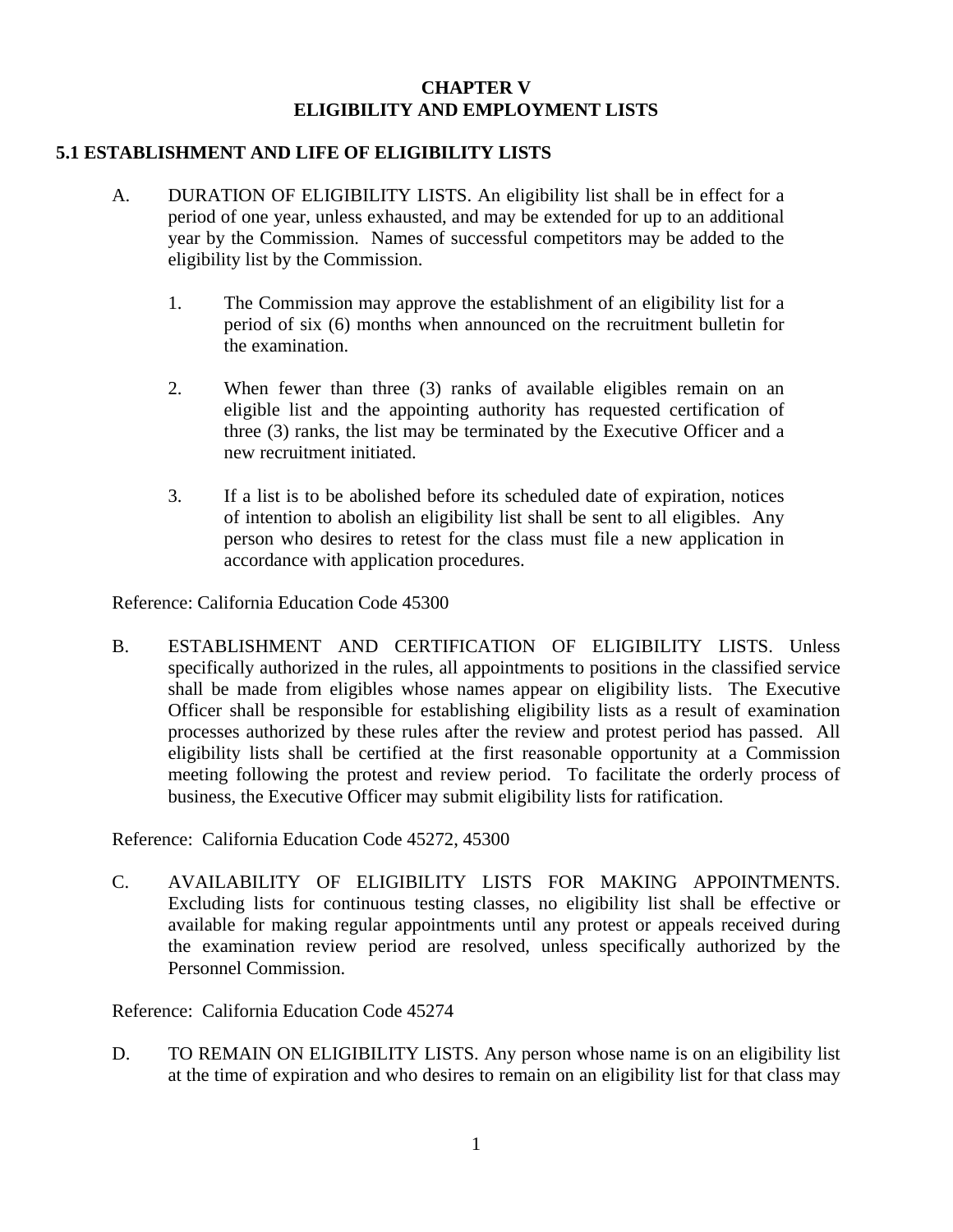file a new application when the next recruitment is open and participate in the examination process.

#### **5.2 RE-EMPLOYMENT LISTS**

There shall be established for each class a re-employment list of which shall take precedence over all other employment lists in appointment. This list shall contain the names of all permanent classified service employees who have been laid off, demoted or have taken voluntary reductions in assigned time from any position because of lack of work or lack of funds.

Reference: California Education Code 45298

# **5.3 RECLASSIFICATION OF RE-EMPLOYMENT AND ELIGIBILITY LISTS**

The reclassification of all positions in a class shall automatically reclassify the re-employment list for that class. The Executive Officer shall also review the appropriateness of the current eligibility list for the class, if any, and determine whether or not it should be reclassified.

## **5.4 ELIGIBILITY LISTS**

A. PRECEDENCE OF LISTS. Appointments to limited term positions shall be made from appropriate eligibility lists for the class in the following order: first, from the reemployment list; second, from the promotional eligibility list; and third, from the open eligibility list in the order of rank on such lists and the willingness of the eligibles to accept such employment.

Reference: California Education Code 45286

- B. ELIGIBILITY FOR REGULAR APPOINTMENT. Acceptance or rejection of a limited term assignment shall not affect eligibility for regular assignment when the eligible's name is reached on the re-employment or eligibility list.
- C. LIMITED TERM STATUS. All limited term employees on such lists whose eligibility for regular assignment expires shall retain their limited term status provided they maintain satisfactory service ratings, unless dismissed for cause or for failure to accept three consecutive offers of assignment.
- D. EXAMINATIONS FOR LIMITED TERM POSITIONS. In the event no person is available for limited term assignment from re-employment or eligibility lists, examinations may be conducted to establish eligibility lists for limited term appointment only. The Commission, at its discretion, may designate simplified examination procedures for establishing such lists. No person shall attain permanent status in the classified service as a result of appointment from an eligibility list created for limited term assignments only.
- E. LIMITED TERM ELIGIBILITY LISTS. Persons whose names have appeared on eligibility lists may elect to accept limited term assignments only rather than permanent